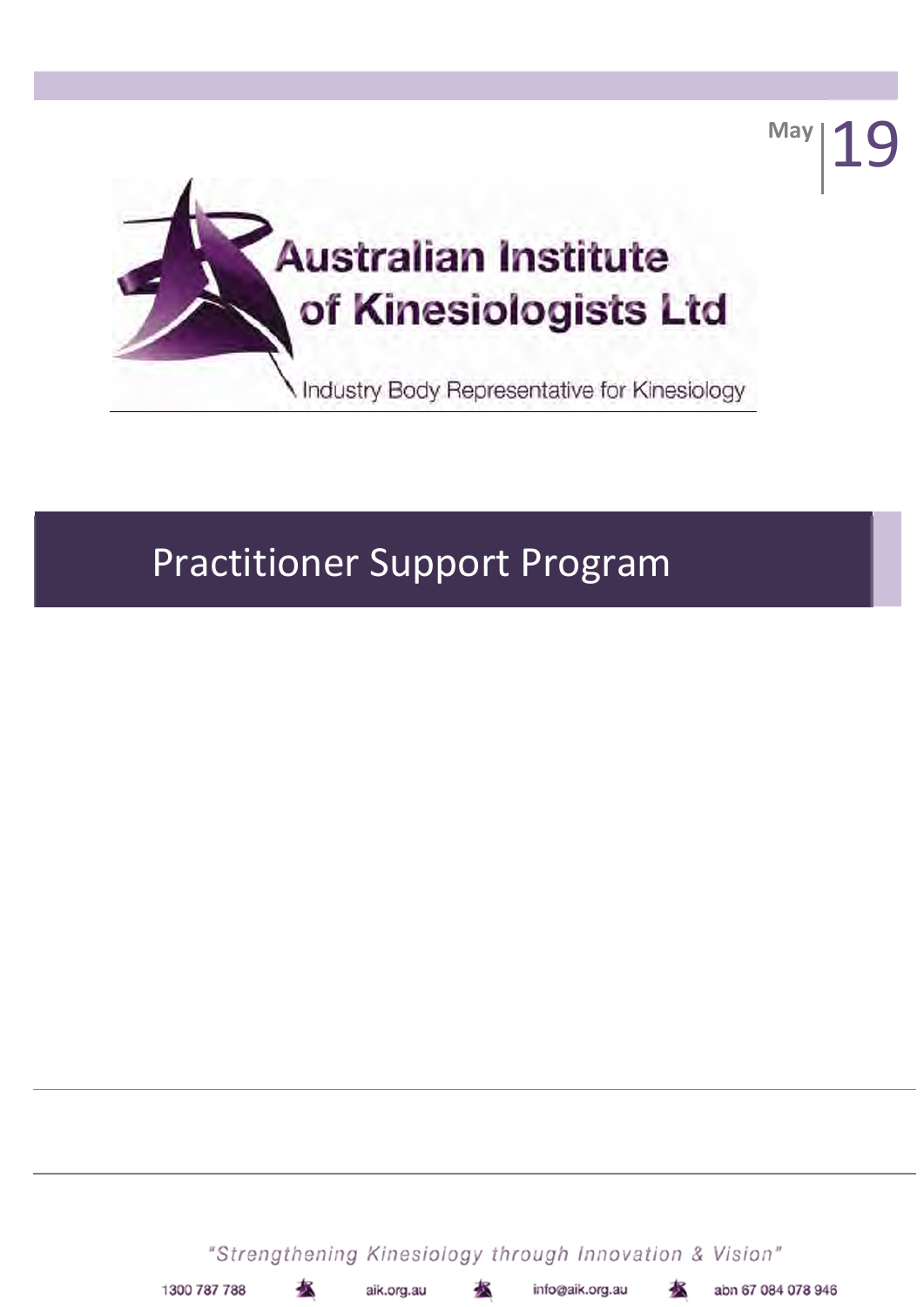# **Table of Contents**

| <b>PURPOSE</b>                                    | 3          |
|---------------------------------------------------|------------|
| <b>BACKGROUND</b>                                 | 3          |
| <b>OVERVIEW</b>                                   | 4          |
| <b>DEFINITIONS</b>                                | 5          |
| <b>FORMAT</b>                                     | 5          |
| <b>REQUIREMENTS TO BE A MENTOR</b>                | <u>6</u>   |
| <b>REQUIREMENTS TO PROVIDE PEER SUPPORT</b>       | 6          |
| <b>CPE POINT ALLOCATION</b>                       |            |
| <b>CPE EVIDENCE</b>                               | 7          |
| <b>APPENDIX A - MENTORS DECLARATION FORM</b>      | 8          |
| <b>APPENDIX B - NOMINATE A MENTOR</b>             | 9          |
| <b>APPENDIX C - PEER SUPPORT DECLARATION FORM</b> | <u> 10</u> |

"Strengthening Kinesiology through Innovation & Vision"

aik.org.au

츠

拯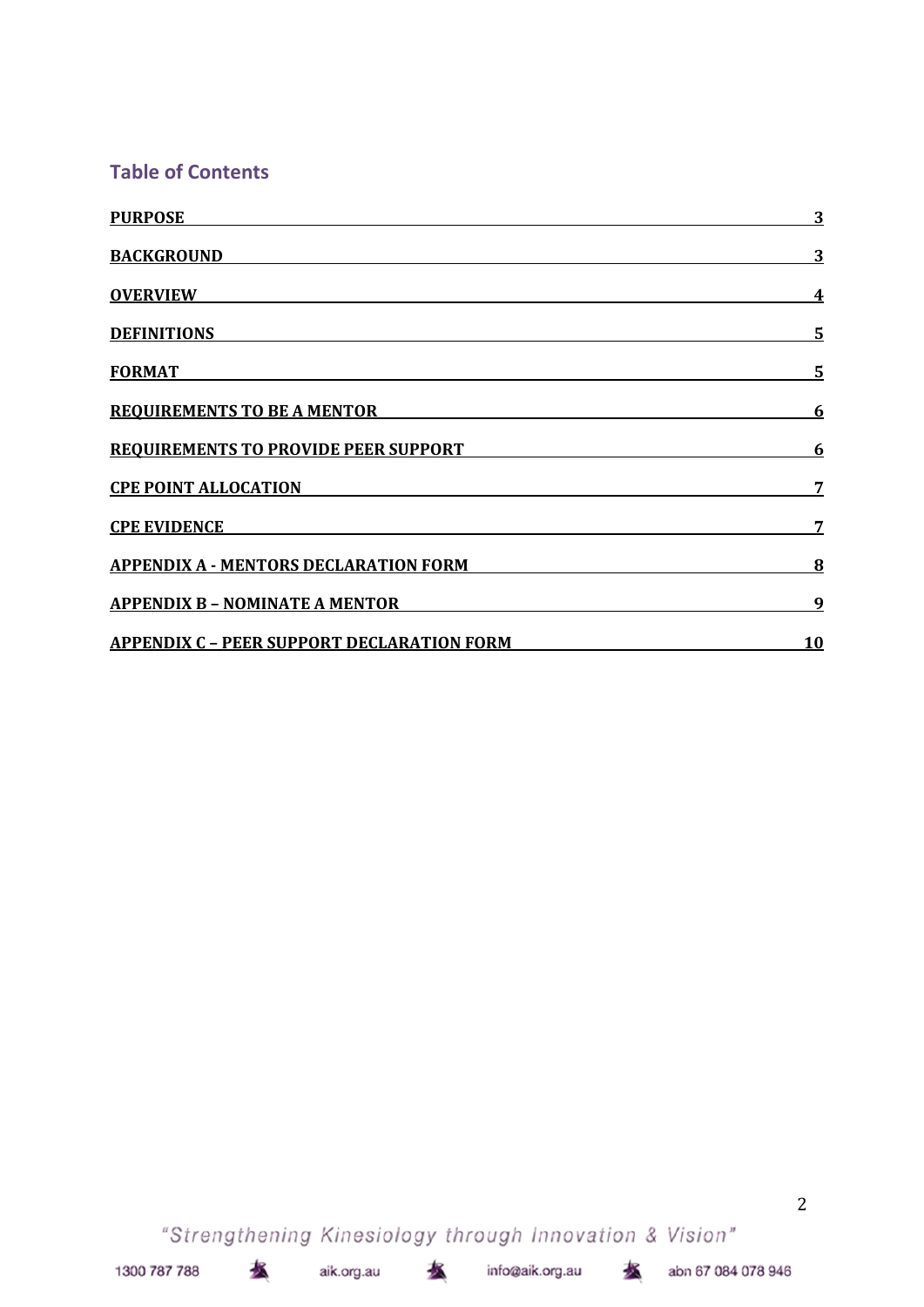# **PURPOSE**

**The purpose of this document is to outline the guidelines for the Practitioner Support Program which is a new and voluntary form of Continued Professional Education (CPE) available to AIK members. The Practitioner Support Program aims to provide another avenue for members to gain support, improve their practice and contribute to the modality of Kinesiology.**

The Practitioner Support Program is designed with a few basic and key elements in mind:

- the wholistic (emotional, physical, spiritual and mental) support of our members;
- the support of the personal and professional wellbeing of our members;
- the provision for the maintenance, growth and development of our members skill sets and knowledge;
- recognition for the self-directed development that is already taking place by our members, and
- the connection and community of Kinesiologists, for the benefit and growth of Kinesiology in Australia.

### **BACKGROUND**

The current Diploma of Kinesiology HLT51507 and /or HLT52415 includes a Mentoring component, where students are mentored in supervised practical clinics, thus bringing the membership in line with academic qualifications.

In the work force, most registered health care workers are required to partake in Mentoring /Supervision. Mentoring can provide support on a number of levels; mentally, emotionally, academically and for business acumen.

Many Kinesiologists are in private practice and some work in isolation without support. The AIK Ltd recognizes that Mentoring and Peer Support are essential elements to personal and professional support and business success.

In 2018, a Mentoring / Peer Mentoring component was implemented by the AIK Ltd as a requirement for completion annually to maintain AIK Ltd membership. This requirement was in addition to and outside of the existing CPE requirements.

A review of the program was instigated at the beginning of 2019 through a survey to members and an assessment of feedback received as part of the exemption process. Through this review a number of areas for improvement became clear. The requirements for the program were amended to address members' feedback whilst staying true to the intention of the program which is to support Kinesiology practitioners and the modality of Kinesiology. In addition, participating in Mentoring or Peer Support now attracts CPE points.

"Strengthening Kinesiology through Innovation & Vision"

ZX.

aik.org.au

本

info@aik.org.au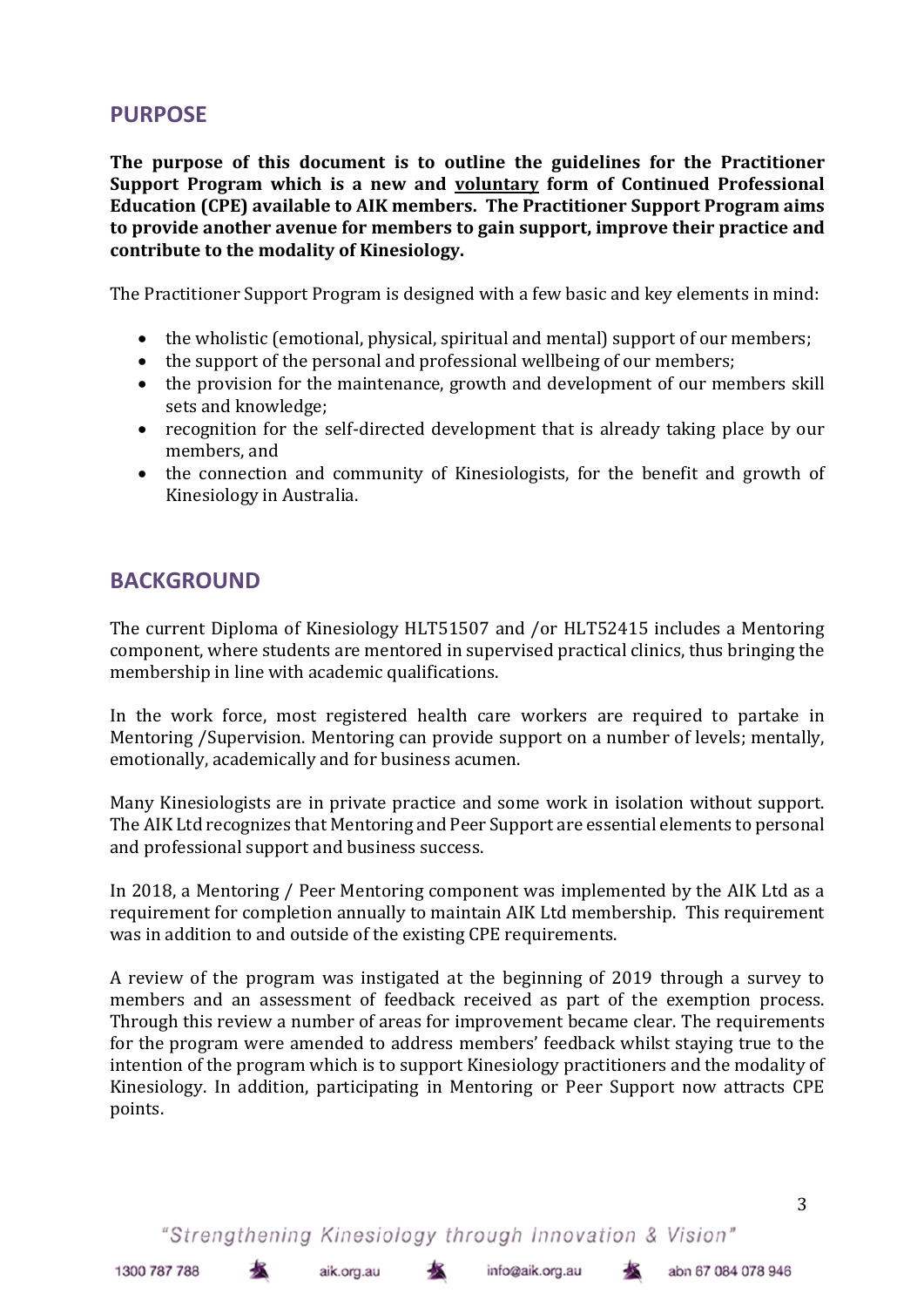# **OVERVIEW**

Members are able to obtain a total of 5 CPE per year for each of the following practitioner support activities:

- Receiving Mentoring
- Providing Mentoring
- Participating in Peer Support activities.

The new Practitioner Support Program is **voluntary**, and as such all members are encouraged to participate in these activities to gain support for themselves as Kinesiology practitioners, and indeed to sustain their personal growth. It is highly recommended that members with less than 5 years of clinical experience seek out a Mentor to support them, and partake in Peer Support activities.

**We acknowledge that many members are already undertaking their own selfdirected personal and professional development, and this new Practitioner Support Program seeks to encourage and reward that activity.**

"Strengthening Kinesiology through Innovation & Vision"

术

木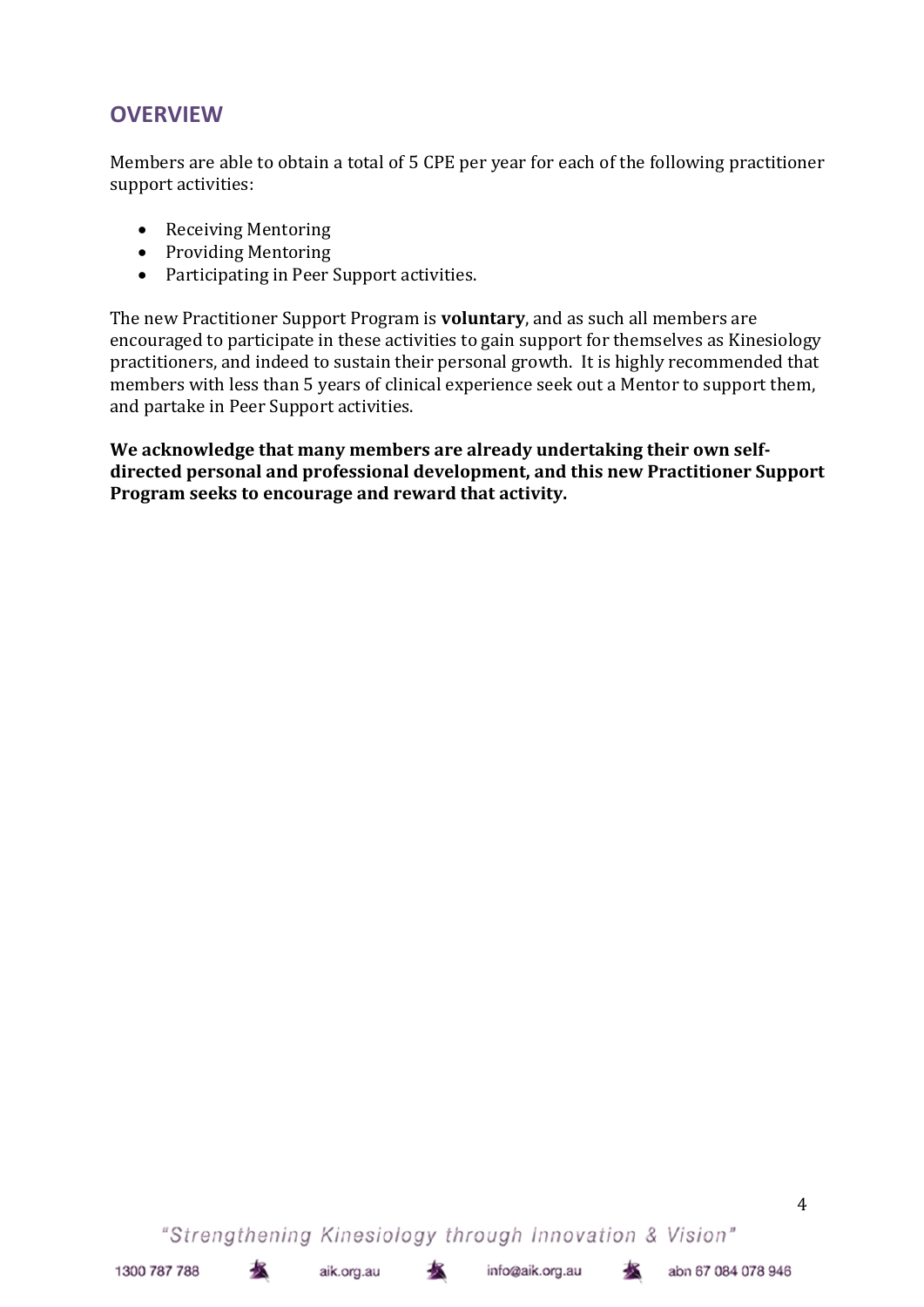# **DEFINITIONS**

#### **Mentoring**

Mentoring occurs when there is a gap of experience between the Mentor (an AIK Ltd recognised Mentor) and the member. The Mentor is significantly more experienced than the member. For example, the Mentor may be someone who has significantly more practice experience.

#### **Mentor**

Mentors can be Kinesiologists or from a non-Kinesiology skill set, e.g. a business mentor.

Mentors can provide personal and professional development, support, guidance, exchange ideas, discuss progress, set goals, support with challenges related to clinical practice, expose to new ideas and ways of thinking, provide advice on developing strengths and overcoming weaknesses. Your Mentor can also provide general marketing and business support, as well as occupational health and safety information.

#### **Peer Support**

Peer Support is restricted to Kinesiology activities only. This fosters the practice of techniques and the support of one another whilst ensuring that we only use techniques that we have gained an official qualification in. Peer support can occur when there is no significant gap in experience.

#### **Some examples of Peer Support are:**

- **balance swaps/practices with fellow students/kinesiologists**
- **two or more members getting together to practice Kinesiology techniques, discussing Kinesiology, their practice, case studies etc.**

# **FORMAT**

- **Mentoring** can be conducted face-to-face, over the phone or via online media. A session can be one–on-one or in a group setting.
- **Peer Support** can occur face-to-face, over the phone or via online media. A session can be one-on-one or in a group setting.

"Strengthening Kinesiology through Innovation & Vision"

本

aik.org.au

本

```
info@aik.org.au
```
木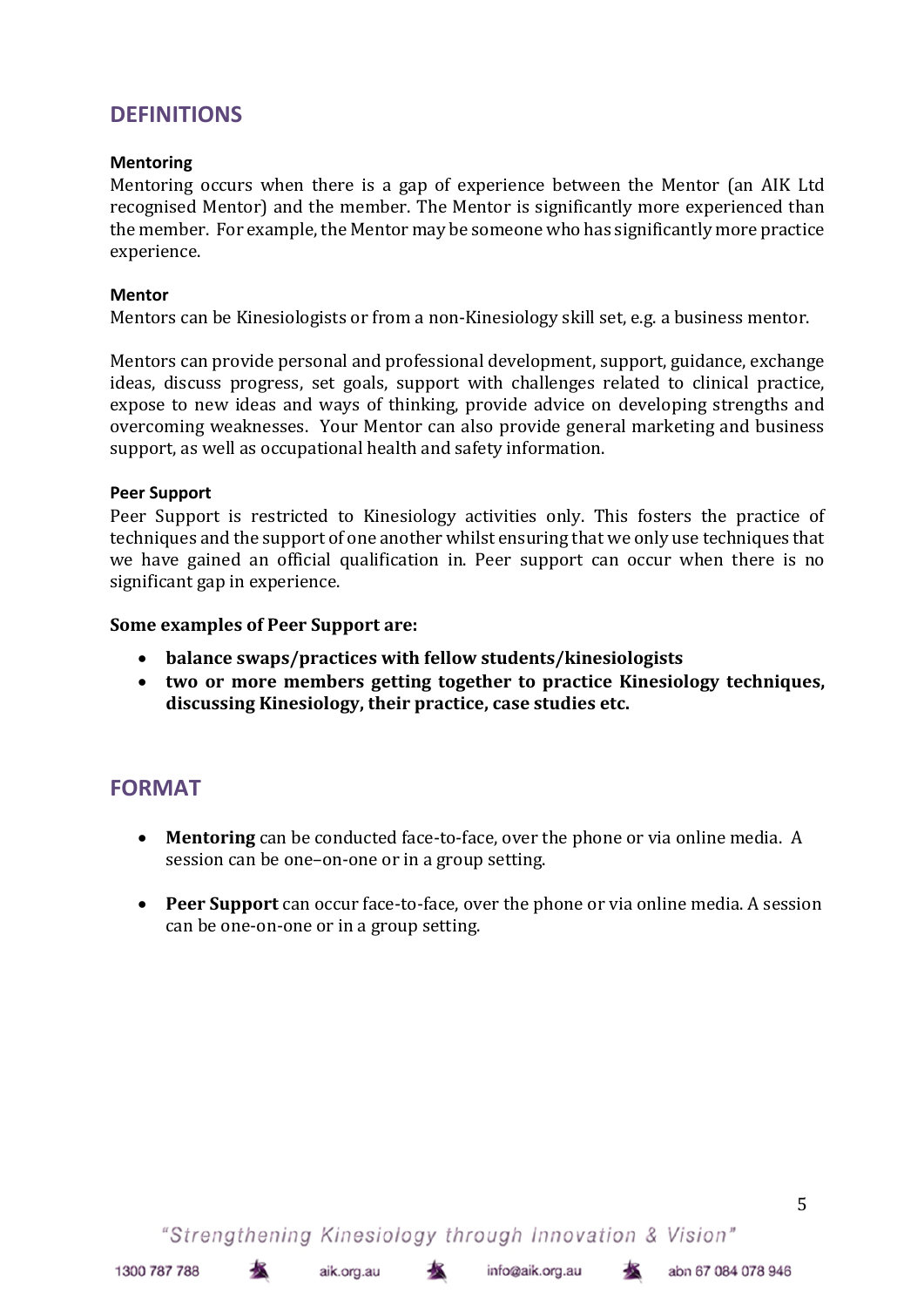# **REQUIREMENTS TO BE A MENTOR**

All Mentors must apply for recognition with the AIK Ltd and hold Professional Indemnity Insurance.

Mentors can be:

- AIK Ltd Registered Professional Members and above with more than seven (7) years clinical experience, with or without a Mentoring Training Certificate or similar.
- A Registered Professional Member who holds a Mentoring Training Certificate or similar, even with less than 7 years clinical experience qualification.
- Kinesiologists who are not financial members of the AIK Ltd but hold a Kinesiology Diploma HLT51507 or HLT52415 with more than seven (7) years clinical experience.
- A Mentor nominated by the Member who is recognised by other professions as a Mentor (please provide evidence of this) **or has supportive professional expertise that the member feels would be appropriate for them** to nominate as their Mentor (agreement for this Mentor who is not a Kinesiologist is required by AIK Ltd NE Board and the Member – knowledge of Kinesiology would be of an advantage for the Mentor).

To register as a Mentor please complete the form in Appendix B of this document and submit it to the AIK Ltd for assessment.

# **REQUIREMENTS TO PROVIDE PEER SUPPORT**

You have to be a Kinesiologist / study kinesiology to be able to provide support to your Peers.

Kinesiologists providing Peer Support DO NOT have to apply for accreditation with the AIK Ltd to carry out the services. They don't have to be a current financial AIK Ltd member.

"Strengthening Kinesiology through Innovation & Vision"

- 木

本

```
info@aik.org.au
```
abn 67 084 078 946

 $\mathbf{K}$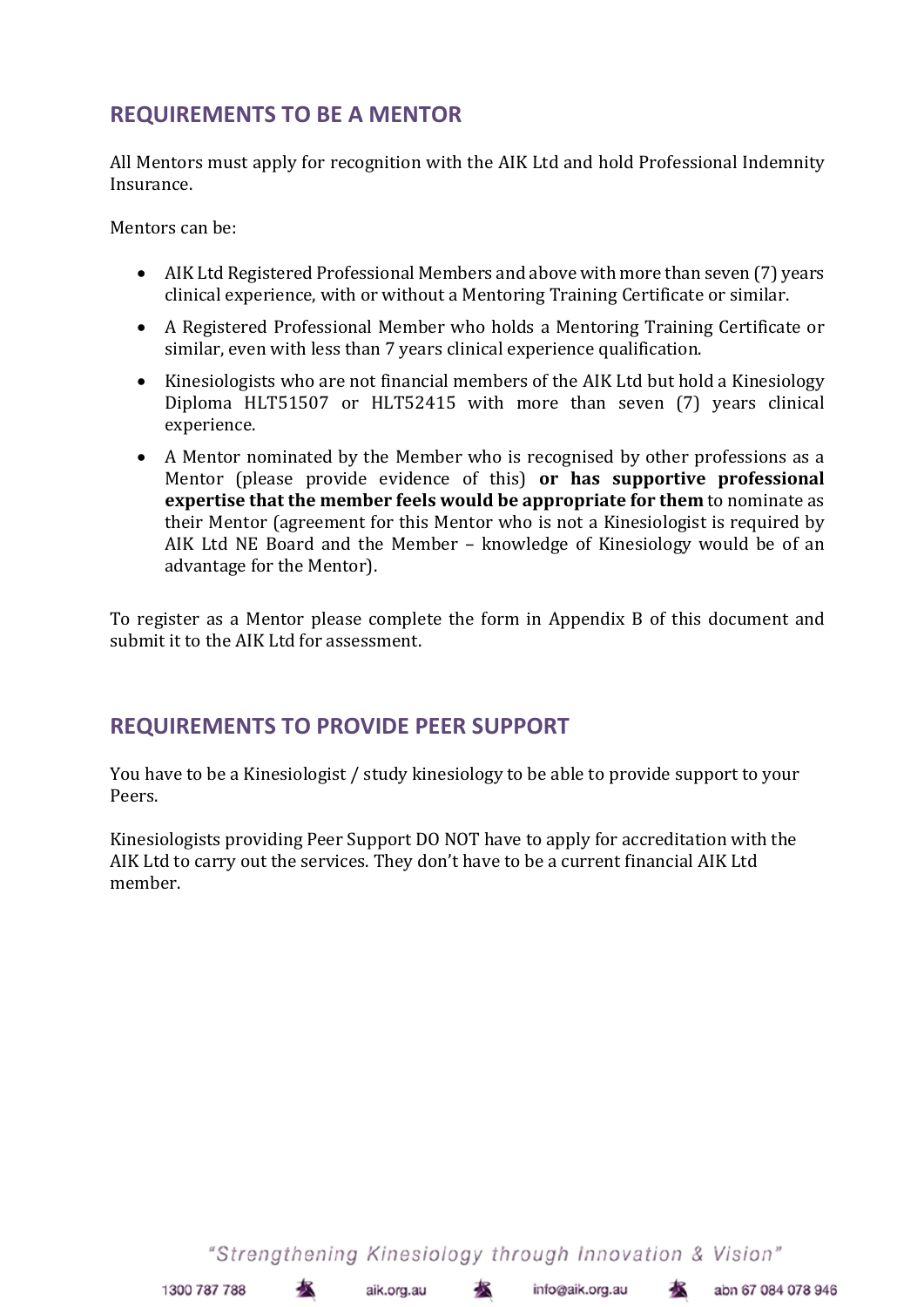# **CPE POINT ALLOCATION**

#### **Mentee**

You can receive 1 CPE point for every hour of Mentoring you receive, up to a maximum of 5 CPE points per year.

#### **Mentor**

You can receive 1 CPE point for every hour of Mentoring you provide, up to a maximum of 5 CPE points per year.

#### **Peer Support**

You can receive 1 CPE point for every Peer Support session/meeting that you undertake, up to a maximum of 5 CPE points per year. (Regardless of the duration of the session, one CPE point is granted for that session, per person.)

# **CPE EVIDENCE**

To receive CPE points for activities within the Practitioner Support Program, please submit the following evidence to the AIK Ltd:

#### **Mentee**

A Mentor's Declaration Form (Appendix A) completed by your Mentor. Please upload completed declaration/s (if more than three files, combine to one file) into your Member Profile (via the Member Portal http://www.aik.org.au/members only area.html ) as evidence. In your Member Profile, select 'Manage CPE' from the menu, followed by '+ Add a Claim' from the top right hand corner. Please have supporting evidence (eg Declaration Form) ready for upload. Once an entry has been saved, changes to entries can only be made by contacting the Registrar via email.

#### **Mentor**

A completed Mentor's Declaration Form (Appendix A). Please upload completed declaration/s (if more than three files, combine to one file) into your Member Profile (via the Member Portal http://www.aik.org.au/members\_only\_area.html ) as evidence. In your Member Profile, select 'Manage CPE' from the menu, followed by '+ Add a Claim' from the top right hand corner. Please have supporting evidence (eg Declaration Form) ready for upload. Once an entry has been saved, changes to entries can only be made by contacting the Registrar via email.

#### **Peer Support**

A completed Peer Support Declaration Form (Appendix C). Please upload completed declaration/s (if more than three files, combine to one file) into your Member Profile (via the Member Portal http://www.aik.org.au/members\_only\_area.html) as evidence. In your Member Profile, select 'Manage CPE' from the menu, followed by '+ Add a Claim' from the top right hand corner. Please have supporting evidence (eg Declaration Form) ready for upload. Once an entry has been saved, changes to entries can only be made by contacting the Registrar via email.

"Strengthening Kinesiology through Innovation & Vision"

巷

aik.org.au

本

```
info@aik.org.au
```
÷.

7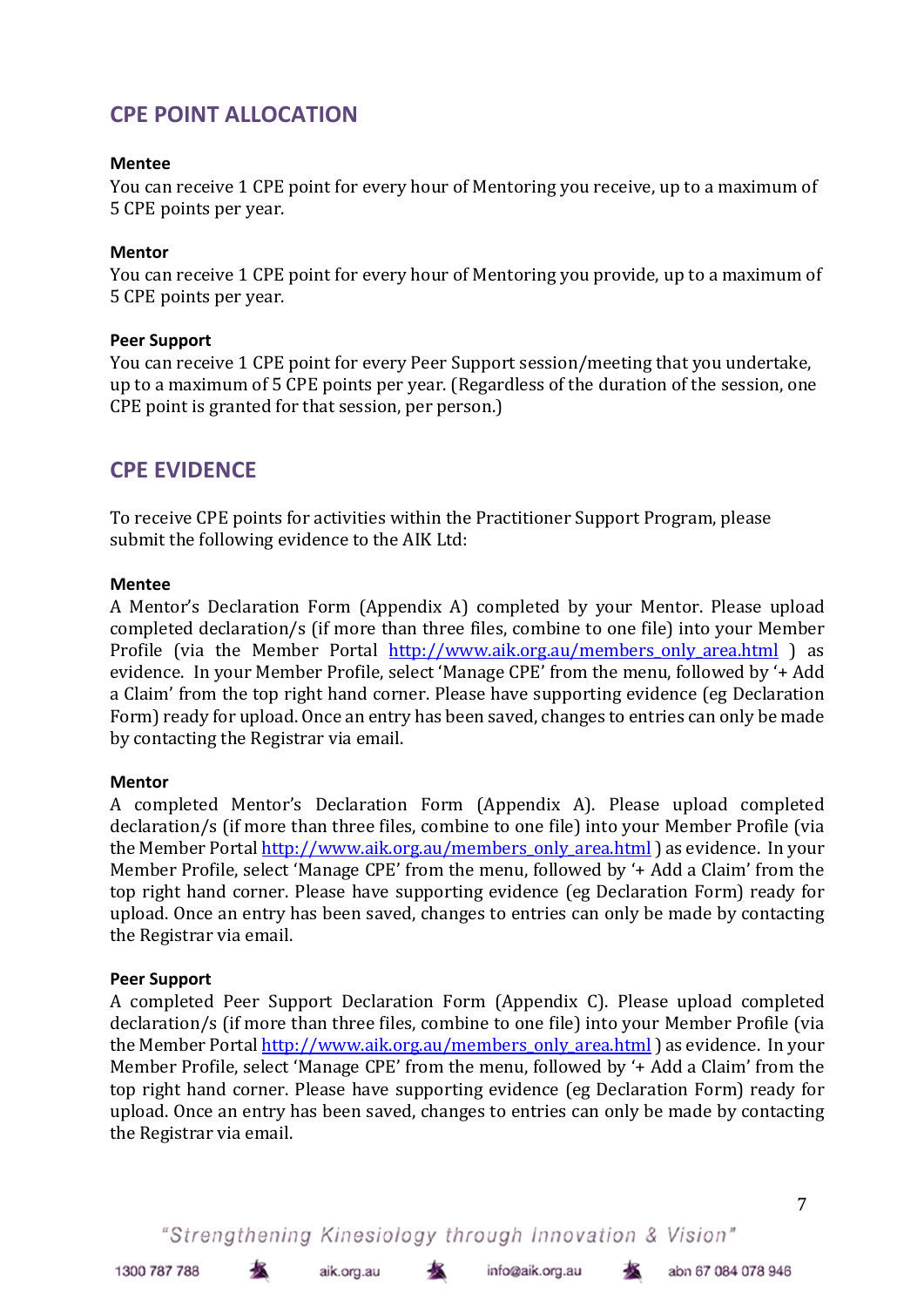# **Appendix A - Mentors Declaration Form**

Please complete this form as a declaration of the mentoring that has been undertaken. Both Mentor and Mentee are eligible for 1 CPE point for each hour of mentoring up to a maximum of 5 CPE points per year.

#### **Mentor's Declaration**

| Mentee's AIK Ltd Membership Number and Membership Level                 |
|-------------------------------------------------------------------------|
|                                                                         |
| Mentor's AIK Ltd Membership Number and Membership Level (if applicable) |
|                                                                         |
|                                                                         |
|                                                                         |
|                                                                         |
|                                                                         |
|                                                                         |
|                                                                         |
|                                                                         |
|                                                                         |

*Please note the member and Mentor should retain a copy of this record for AIK Ltd Renewal of Membership and AIK Ltd audit process.*

"Strengthening Kinesiology through Innovation & Vision"

坯

aik.org.au

螯

本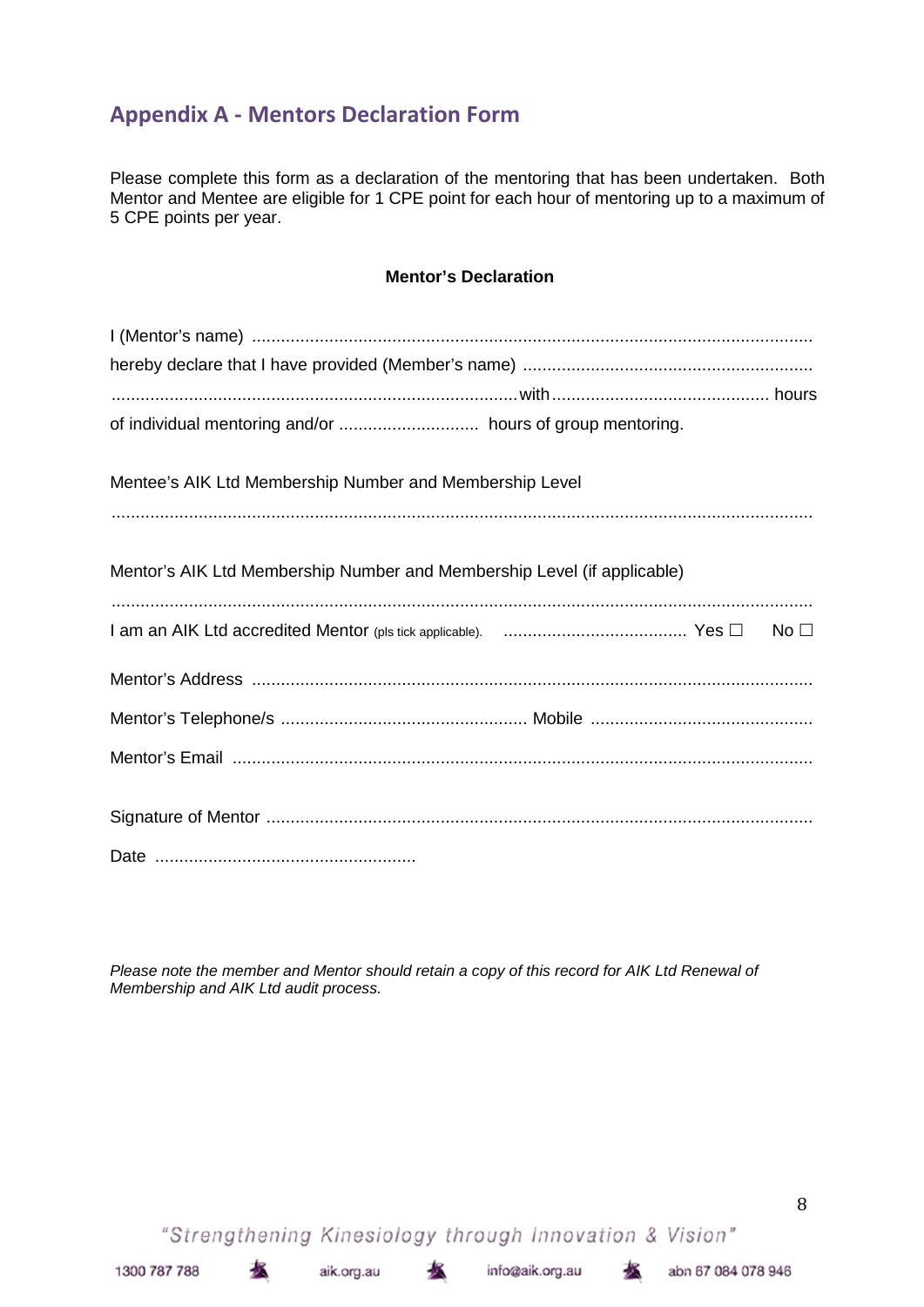# **Appendix B – Nominate a Mentor**

Please complete this form if you could like to nominate either yourself or another person to be a Mentor. Once this form is completed please send it via email to the AIK Ltd for assessment.

#### **Mentor's Nomination Form**

| Nominee's AIK Ltd Membership Number and Membership Level (If relevant) |            |                 |
|------------------------------------------------------------------------|------------|-----------------|
|                                                                        |            |                 |
|                                                                        |            |                 |
| I confirm that I am the holder of a current                            |            |                 |
| Professional Indemnity Insurance Policy (pls tick applicable).         | Yes $\Box$ | No <sub>1</sub> |

*Please note that Kinesiology Qualifications, Mentoring Qualifications and a copy of the current Insurance Policy may be requested from the AIK Ltd NE Board upon review of this application or a CV to support the nominated Mentor by the member.*

*Please email this form to the AIK Ltd at: info@aik.org.au*

"Strengthening Kinesiology through Innovation & Vision"

坯

aik.org.au

术

9